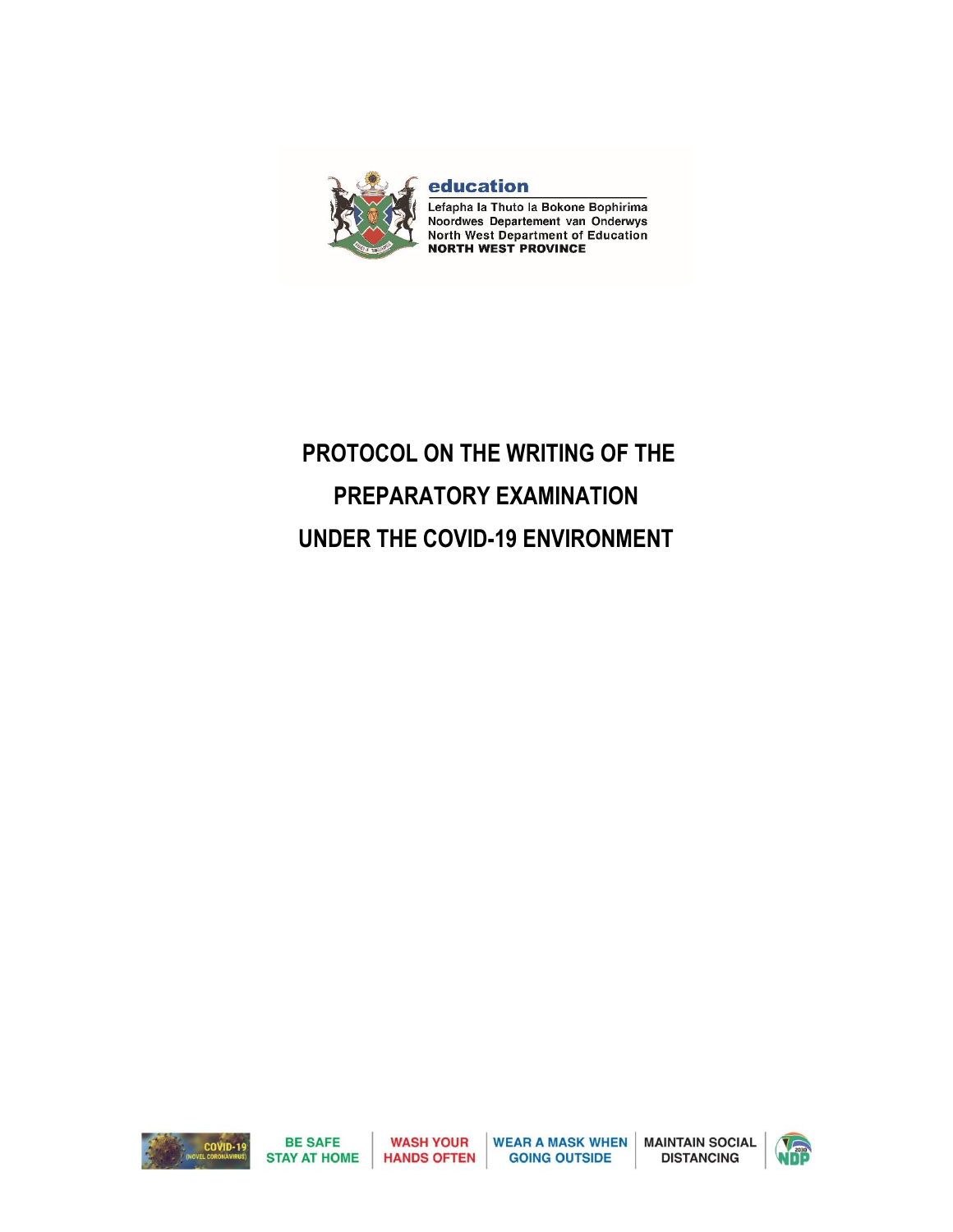#### **1. Introduction**

The advent of Covid-19 pandemic has necessitated the need for an alternative approach to the general conduct, administration and management of national examinations. It is imperative for officials trusted with the responsibility of administering and managing the writing of examinations to ensure that the necessary precautions aimed at protecting both officials and candidates from contracting Covid-19 are instituted at all centres and venues where the examinations are written. The need to maintain social distancing as one of the strategies instituted by the World Health Organization (WHO) to combat the spread of Covid-19 has a direct impact on the processes followed during the writing of examination. This protocol aims at providing precautionary measures that are to be put in place as guidelines to be followed when managing the following processes during the writing of examinations:

- (a) Preparation of the examination venue (decontamination, adherence to social distancing, provisioning of hand sanitizers, availability of surgical masks)
- (b) Admitting candidates into the examination venue (procedures)
- (c) Invigilation of the writing of the examination (procedures)
- (d) Handling of Examination material
- (e) Management of Irregularities Associated with the writing
- (f) Monitoring of the writing (monitor behavior)
- (g) Management of Scribes and Readers

# **2. Preparation of the Examination Centre**

- 2.1 Identify a dedicated SMT member or a senior teacher to lead the screening team as invigilators, candidates and monitors enter the centre premises (at the main gate).
- 2.2 The screening team must ensure that Invigilators, candidates and monitors complete a health profile form everyday they enter the centre premises.
- 2.3 Ensure that an adequate number examination rooms are identified that will enable the centre to comply with COVID-19 protocol on social distancing.
- 2.4 Ensure that adequate furniture is available during writing.
- 2.5 A sanitization station must be set up for use by both candidates and invigilators at each examination venue.
- 2.6 Cordon off the Grade 12 NSC examination rooms from the rest of the classrooms used for internal classes (may use a demarcation tape).
- 2.7 Ensure that the number of invigilators to be used complies with the number of examination rooms, including availability of relief invigilators.



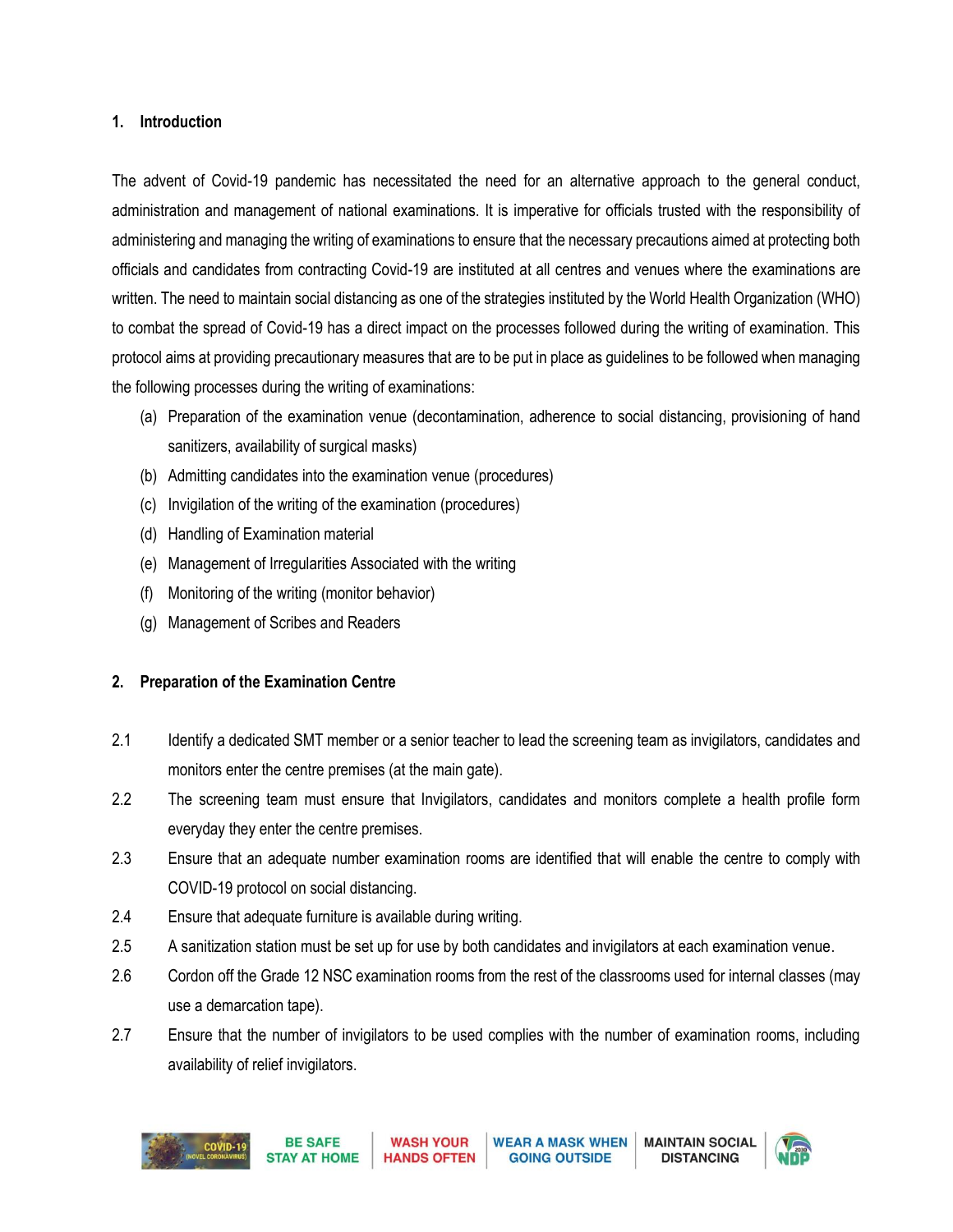- 2.8 Prepare reserves in case an invigilator may have to be excluded due to displaying COVID-19 related symptoms (or simply test positive) before the end of the examinations.
- 2.9 Conduct deep cleaning of the identified examination rooms/halls and keep the examination rooms locked to avoid unauthorised entry before examinations/sessions.
- 2.10 Have a deep-cleaning service provider on call in case of emergency.
- 2.11 Prepare masks and sanitisers for invigilators and candidates that will be used during writing. There is a need to have some reserves in case of a candidate who may forget her/his mask at home.
- 2.12 Prepare an isolation room in the event it may be found that a candidate is displaying COVID-19 related symptoms. A system must be developed to ensure that the candidate is invigilated without putting the invigilator at risk by coming into the isolation room.
- 2.13 For designated NSC and SC writing centres, the PED must put systems in place to manage their examinations in compliance with COVID-19 Protocols.
- 2.14 In the event a COVID-19 case is found in a particular examination room, such a venue must be decontaminated before it can be utilized for writing again.
- 2.15 Invigilators and candidates must wear masks at all times in the examination room.
- 2.16 Invigilators must also make sure that the candidates' desks are sanitized before every session.
- 2.17 One invigilator per twenty (20) candidates (in a normal 30 candidate classroom) must be observed.
- 2.18 Ensure that candidates are seated 1.5 m apart from each other along the rows and are also separated by a distance of 1.5 metres between rows.

# **3. Preparation of the Examination Venue**

- 3.1 Disinfect and sanitize all surfaces in all examination venues on a daily basis before each session starts.
- 3.2 Physical distancing of the candidates' furniture should be kept at 1.5m.
- 3.3 Ensure adequate ventilation in the examination venue.
- 3.4 Set up a sanitization station at the entrance of each examination venue.
- 3.5 Ensure that spare masks are available in case of candidates arriving without them.
- 3.6 Adequate Covid-19 signage must be displayed in every examination venue.
- 3.7 Strictly adhere to a ratio of 1 invigilator to 20 candidates when a normal classroom is used as an examination venue.
- 3.8 In case of a hall being used as an examination venue, divide the space in accordance with 1.5 m social distancing requirement and accommodate candidates accordingly. Remember that that the number of candidates should never be more than 30 per invigilator.



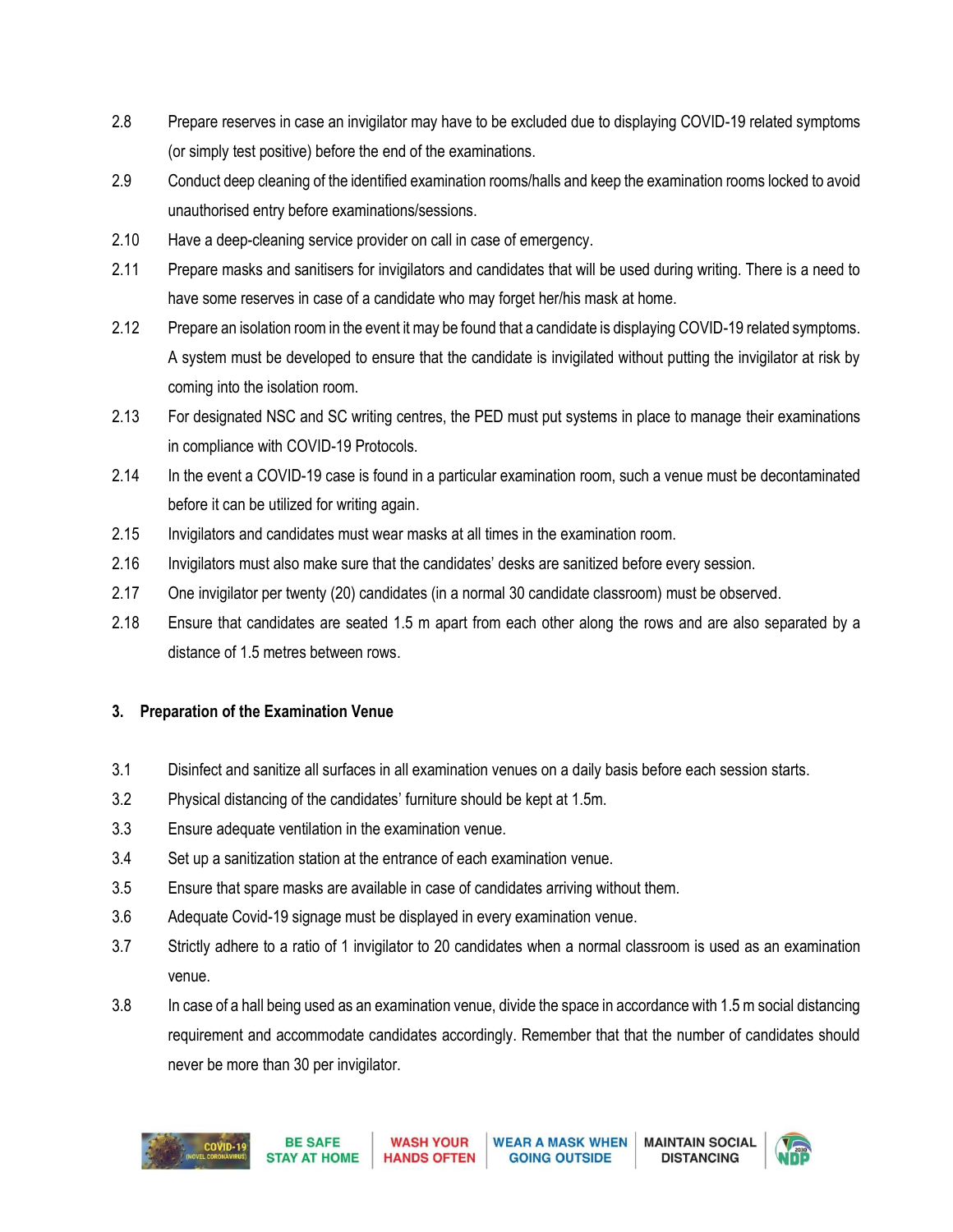#### **4. Admitting candidates into the examination venue**

- 4.1 Candidates must arrive at least one hour before the start of the examination.
- 4.2 All candidates entering the examination centre must wear a face mask at all times.
- 4.3 Should a candidate not have a cloth face mask the candidate will not be allowed inside the examination room.
- 4.4 Screen all candidates before they enter the examination venue. Should a candidate refuse to be screened, he/she will not be allowed into the examination room.
- 4.5 Candidates whose temperatures are higher than the acceptable level (above 38 degrees C) will be isolated for 10 minutes and rescreened. Such candidates will only be allowed into the examination room if the temperature decreases to the acceptable level. Should a candidate's temperature test normal **and** has answered "no" to the five questions, **within the first hour** of the examination session, the candidate must be allowed entry into the examination venue. In the event that a candidate's temperature remains high (above 38 degrees C) he/she will be taken to the sick bay of the centre. (determine protocols for such candidates). Parent/guardian/relative must be contacted to collect the candidate from the examination centre as soon as possible. The candidate will be marked absent **with a valid** reason".
- 4.6 Ensure all candidates adhere to the social distancing protocol of 1.5 meters at all times.
- 4.7 "15 (5) A school that has a large enough facility, such as a school hall, may accommodate more than 50 persons in that facility at a time strictly for educational purposes: Provided that all health, safety and social distancing requirements are complied with."
- 4.8 Candidates must sanitise their hands before admission into the examination venue.
- 4.9 All candidates to wear masks at all times during writing.
- 4.10 Candidates to present their IDs and admission letters before entering the examination room social distancing of 1.5 metres must be maintained as far as possible.
- 4.11 Candidates should be allowed to bring their own sanitisers into the examination venue. The sanitizer bottles should not be hidden or written on and must be visible to the invigilators, either kept on the desk or on the floor.

# **5. Invigilation of the writing**

- 5.1 Invigilator sanitises her/himself prior to handling of question paper packs.
- 5.2 Invigilator ensures that he/she personally distributes question papers to candidates, and not ask the candidates to pass question papers from one to another.
- 5.3 Candidates must report to invigilator if he/she is not feeling well.
- 5.4 Invigilators must report to the Chief Invigilator if they are not feeling well.
- 5.5 No borrowing of writing materials between candidates are allowed.



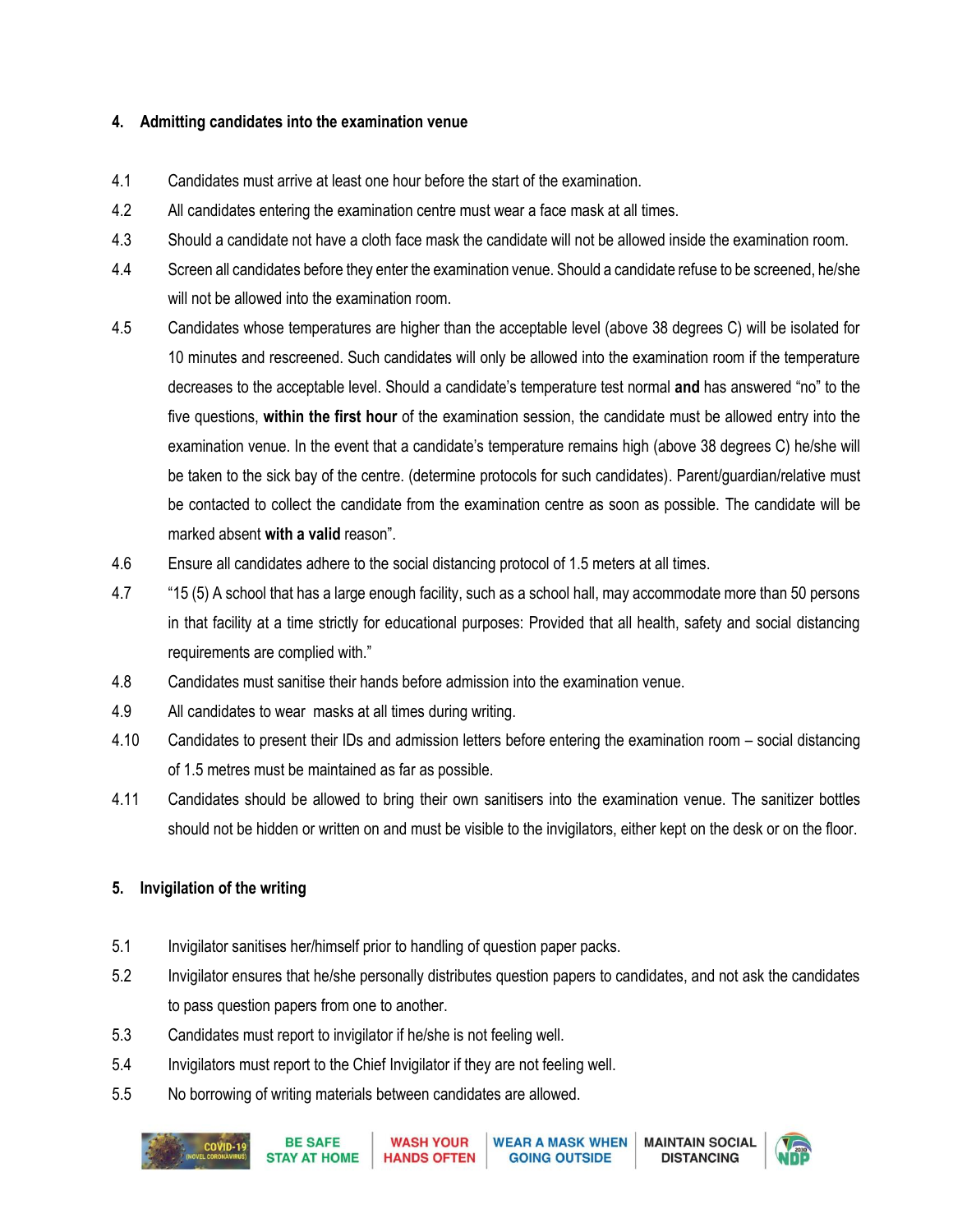- 5.6 Should a candidate require a bathroom break, she/he have to be accompanied by a same gender invigilator.
- 5.7 On return from the bathroom, the candidate and invigilator must sanitize their hands again.
- 5.8 Invigilators must be on guard to check if candidates are not carrying crib notes on their masks.
- 5.9 Ensure that there are disposable cups in case of the need for a candidate to drink water during writing.
- 5.10 A candidate who brings his/her own water bottle may be allowed provided it is visible to the invigilators and monitors. In such a case, the water bottles must be placed on the floor.

## **6. Handling of Irregularities Associated with the Writing**

- 6.1 *A candidate found with crib notes*: Invigilator must confiscate the crib notes. The crib notes must be sanistised before it is safely kept away as evidence.
- 6.2 *A candidate found with a cellphone during writing*: The invigilator must confiscate the cellphone: The cellphone must be sanitized before it is taken away for safe keeping as evidence.

## **7. Handling of Examination Material**

- 7.1 Chief Invigilators must ensure that invigilators wear masks at all times during writing and have access to a working sanitization station at each examination venue.
- 7.2 The package of question papers must be sanitized before opening for distribution.
- 7.3 Invigilators must personally distribute question papers to candidates after sanitising their hands. Candidates should not be used to pass question papers and any other examination materials from themselves to others.
- 7.4 Invigilators must sanitise their hands before collecting examination scripts.
- 7.5 Plastic satchels used for batching of scripts should be sanitized before handling.

# **8. Monitoring of the writing**

- 8.1 Monitors should arrive at least one hour before the start of the examination.
- 8.2 All monitors are to be screened before entering the examination venue. No monitor will be allowed inside the examination room without being screened. Should a monitor refuse to be screened he/she will not be allowed access into the examination venue.
- 8.3 The screening of the monitors to include providing answers to the five COVID 19 protocol questions. Should a monitor answer "yes" to any one or more of the five questions, the monitor will not be allowed to fulfill his/her duty at the examination centre.



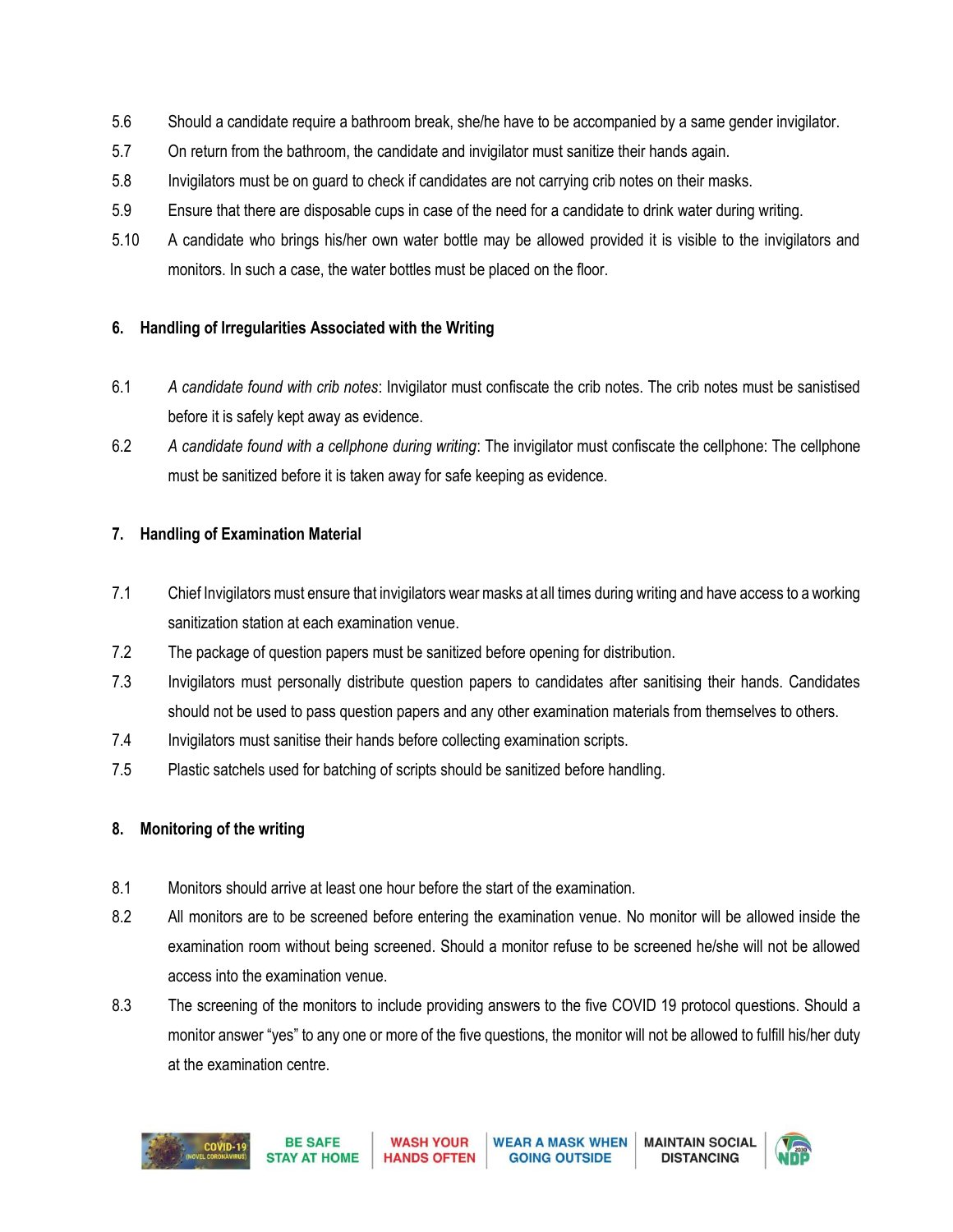- 8.4 Monitors whose temperatures are high (above 38 degrees C) will be isolated for 10 minutes and will be rescreened before they are allowed access into the examination venue. Should the temperature test normal on rescreening **and** the monitors responses to the Covid-19 protocol questions were **"no"**, the monitor will then be allowed access into the examination venue.
- 8.5 All monitors have to sanitize their hands before entering the examination venue and frequently whilst busy executing their duties inside the examination venue such as when checking the IDs and admission letters of candidates.
- 8.6 All monitors must wear face masks at all times inside the examination venue.
- 8.7 Monitors without face masks will not be allowed into the examination venue.
- 8.8 All monitors must adhere to the social distancing protocol of 1.5 metres during monitoring.
- 8.9 Monitoring instruments to be completed electronically and emailed to the PED responsible official.
- 8.10 Monitors are allowed to bring in their own sanitisers into the examination room.

#### **9. Closure of Centres**

- 9.1 The District Office may request the Provincial Head Office to close a centre when more than 10% of candidates, staff or both have tested positive for Covid-19.
- 9.2 The Provincial Head Office should ensure that an alternative writing venue for the candidates from the specified centre is secured before the next examination sitting.
- 9.3 The Head of Examinations from the affected province must inform the Chief Director: National Assessment and Public Examinations at the DBE immediately when the decision to close the centre has been taken and provide details of how the candidates from the affected centre are being accommodated to continue writing the examination.
- 9.4 The candidates who missed writing of certain papers due to testing positive for Covid-19 should be registered for the subjects they have missed to write during the June 2021 examinations.
- 9.5 Candidates who feel confident to continue with the writing of the remaining examinations on the Timetable after recovery should be allowed to do so. Those who do not feel confident to continue should also be accommodated to write the remaining question papers during the June 2021 examinations.